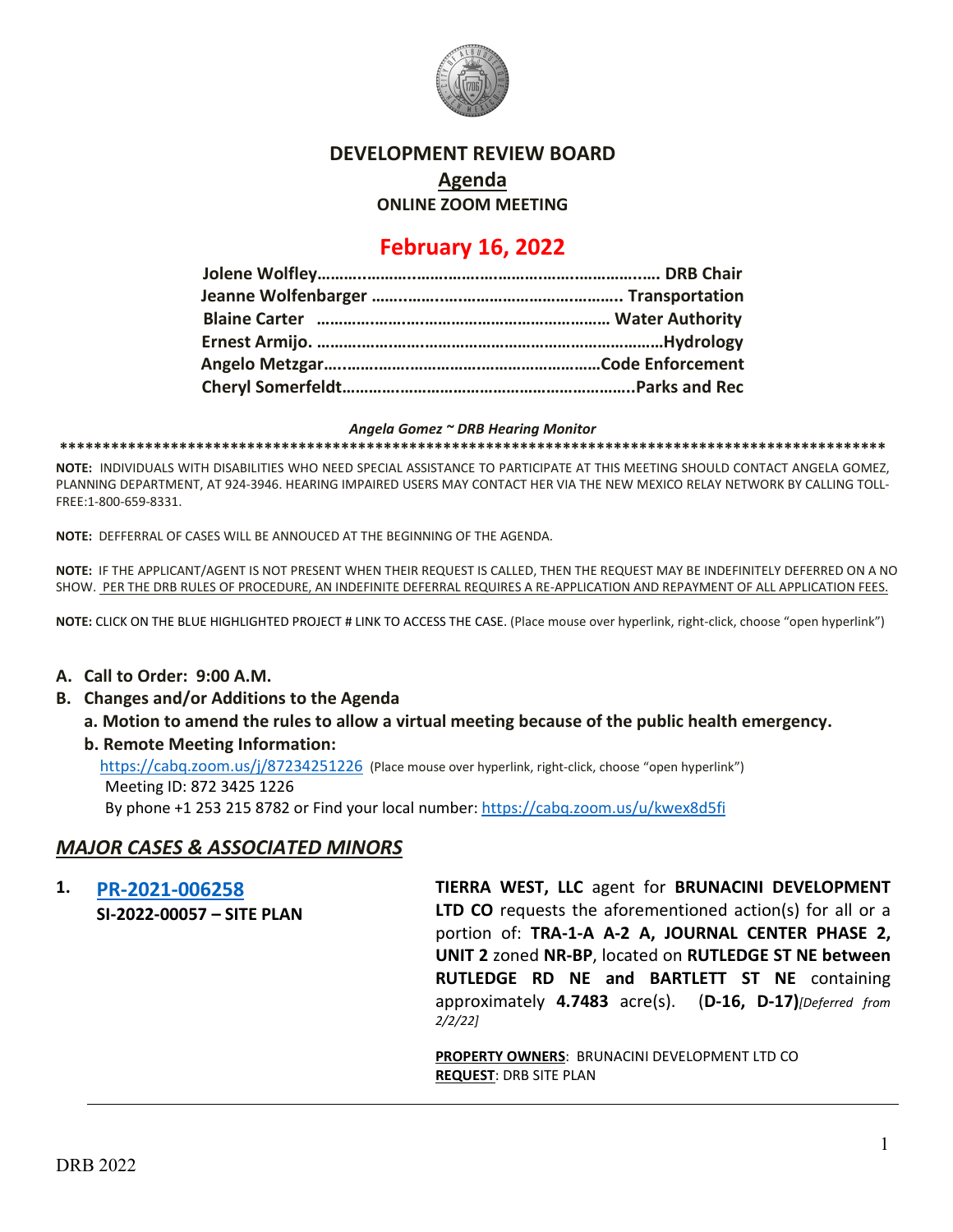| 2. | PR-2021-006258<br>SD-2022-00005 - PRELIMINARY/FINAL<br><b>PLAT</b> | CSI - CARTESIAN SURVEYS, INC. agent for BRUNACINI<br><b>DEVELOPMENT LTD CO.</b> requests the aforementioned<br>action(s) for all or a portion of: TRACT A-1-A, A-2-A, UNIT 2,<br>JOURNAL CENTER PHASE 2 zoned NR-BP, located on<br>RUTLEDGE ST NE between RUTLEDGE RD NE and<br><b>BARTLETT ST NE</b> containing approximately 4.7483 acre(s).<br>(D-16 & D-17) [Deferred from 1/19/22, 2/2/22]] |
|----|--------------------------------------------------------------------|--------------------------------------------------------------------------------------------------------------------------------------------------------------------------------------------------------------------------------------------------------------------------------------------------------------------------------------------------------------------------------------------------|
|    |                                                                    | <b>PROPERTY OWNERS: BRUNACINI DEVELOPMENT LTD CO.</b><br><b>REQUEST:</b> CREATE ONE NEW TRACT FROM TWO EXISTNG PORTIONS OF<br><b>TRACTS</b>                                                                                                                                                                                                                                                      |

## *MAJOR CASES*

| З. | PR-2018-001346<br>SI-2022-00184 - SITE PLAN | SUSTAINABILITY ENGINEERING GROUP, LLC/ KEVIN ZENK<br>requests the aforementioned action(s) for all or a portion<br>of: 1-A, BLOCK 29, UNIT B, NORTH ALBUQUERQUE ACRES<br>zoned NR-BP, located on SOUTHEAST CORNER of<br>ALAMEDA BLVD and SAN PEDRO containing approximately<br>1.001 $\arccos 1.18$ |
|----|---------------------------------------------|-----------------------------------------------------------------------------------------------------------------------------------------------------------------------------------------------------------------------------------------------------------------------------------------------------|
|    |                                             | <b>PROPERTY OWNERS: GREEN JEANS WEST LLC</b><br><b>REQUEST:</b> SITE PLAN APPLICATION FOR NEW 2-LANE DRIVE THRU<br>RESTAURANT                                                                                                                                                                       |

**4.**

**[PR-2021-005573](http://data.cabq.gov/government/planning/DRB/PR-2021-005573/DRB%20Submittals/) IDO 2020 SI-2021-01482 – SITE PLAN**

**DEKKER/PERICH/SABATINI – WILL GLEASON** agent for **NETFLIX STUDIOS, LLC, KENNETH FALCON** requests the aforementioned action(s) for all or a portion of: **TRACTS 22- A, 22-B,22-C, 26, N, O, Q-1, Q-2, Q-3, OS-7, R, 17, A-1-A-6, MESA DEL SOL INNOVATION PARK I & II** zoned **PC**, located on **UNIVERSITY BLVD between EASTMAN CROSSING and MESA DEL SOL** containing approximately **162.784** acre(s). **(R-16)** *[Deferred from 9/29/21, 10/20/21, 11/3/21, 11/17/21, 12/1/21, 1/5/22, 1/26/22, 2/9/22]*

**PROPERTY OWNERS**: CITY OF ALBUQUERQUE, MDS INVESTMENTS **REQUEST**: AN APPROXIMATELY 117.53 ACRE EXPANSION OF THE EXSITING ALBUQUERQUE STUDIOS CAMPUS INCLUDING A NEW PRODUCITON OFFICE, MILL BUILDING AND PRODUCTION SUPPORT SPACES.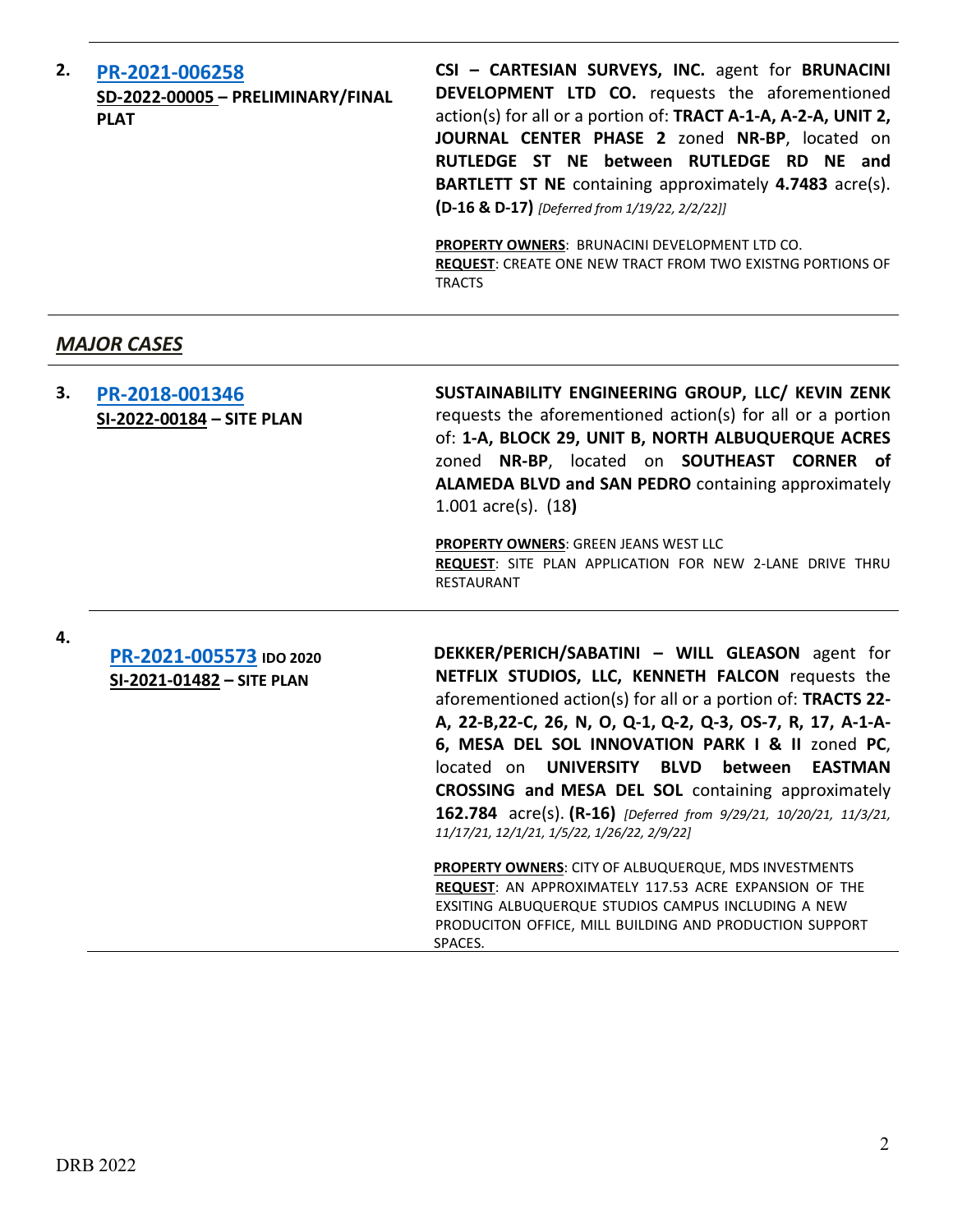**5.**

**[PR-2021-005573](http://data.cabq.gov/government/planning/DRB/PR-2021-005573/DRB%20Submittals/) IDO 2020 SD-2021-00171 – PRELIMINARY PLAT SD-2021-00172 – VACATION OF PUBLIC EASEMENT-22' Public Pedestrian Access SD-2021-00174 – VACATION OF PUBLIC EASEMENT-10' PUE SD-2021-00175 – VACATION OF PUBLIC EASEMENT-30' Public Waterline SD-2021-00176 - VACATION OF PUBLICEASEMENT-40' PNM SD-2021-00177 - VACATION OF PUBLICEASEMENT-Pedestrian access and Drainage SD-2021-00178 - VACATION OF PRIVATE EASEMENT-Private Drainage SD-2021-00179 - VACATION OF PUBLICEASEMENT-Public Waterline studio SD-2021-00180 - VACATION OF PRIVATE EASEMENT-Private access- ABCWUA SD-2021-00181** - **VACATION OF PRIVATE -EASEMENT- Private access-ABCWUA**

**6. [PR-2021-005195](http://data.cabq.gov/government/planning/DRB/PR-2021-005195/DRB%20Submittals/)**

**SI-2021-01747 – SITE PLAN**

**BOHANNAN HUSTON INC.** agent for **NETFLIX STUDIOS, LLC, KENNETH FALCON** requests the aforementioned action(s) for all or a portion of: **TRACTS 22-A,22-B,22-C, 26, N, O, Q-1, Q-2, Q-3, OS-7, R, 17, A-1-A-6, MESA DEL SOL INNOVATION PARK I & II** zoned **PC**, located on **5650 UNIVERSITY BLVD SE** containing approximately **162.78** acre(s). **(R-16)** *[Deferred from 9/29/21, 10/20/21, 11/3/21, 11/17/21, 12/1/21, 1/5/22, 1/26/22, 2/2/22, 2/9/22]*

**PROPERTY OWNERS**: CITY OF ALBUQUERQUE, MDS INVESTMENTS **REQUEST**: PRELIMINARY PLAT, VACATIONS OF PRIVATE EASEMENT,VACATIONS OF PUBLIC EASEMENT

**DEKKER/PERICH/SABATINI – WILL GLEASON** agent for **JC SIX LLC** requests the aforementioned action(s) for all or a portion of: **TRACT 6A-1, UNIT 1, JOURNAL CENTER PHASE 2** zoned **MX-H**, located on **7501 JEFFERSON ST NE between JEFFERSON ST and MASTHEAD ST NE** containing approximately **5.1536** acre(s). (**D-17)** *[Deferred from 11/10/21, 12/1/21, 12/15/21, 1/5/22, 1/19/22, 2/2/22]*

**PROPERTY OWNERS**: JC SIX LLC

**REQUEST**: SITE PLAN APPROVAL REQUEST FOR MULTI-FAMILY APARTMENT HOME COMMUNITY

*\*\* AGENT REQUESTS DEFERRAL TO MARCH 30TH, 2022.*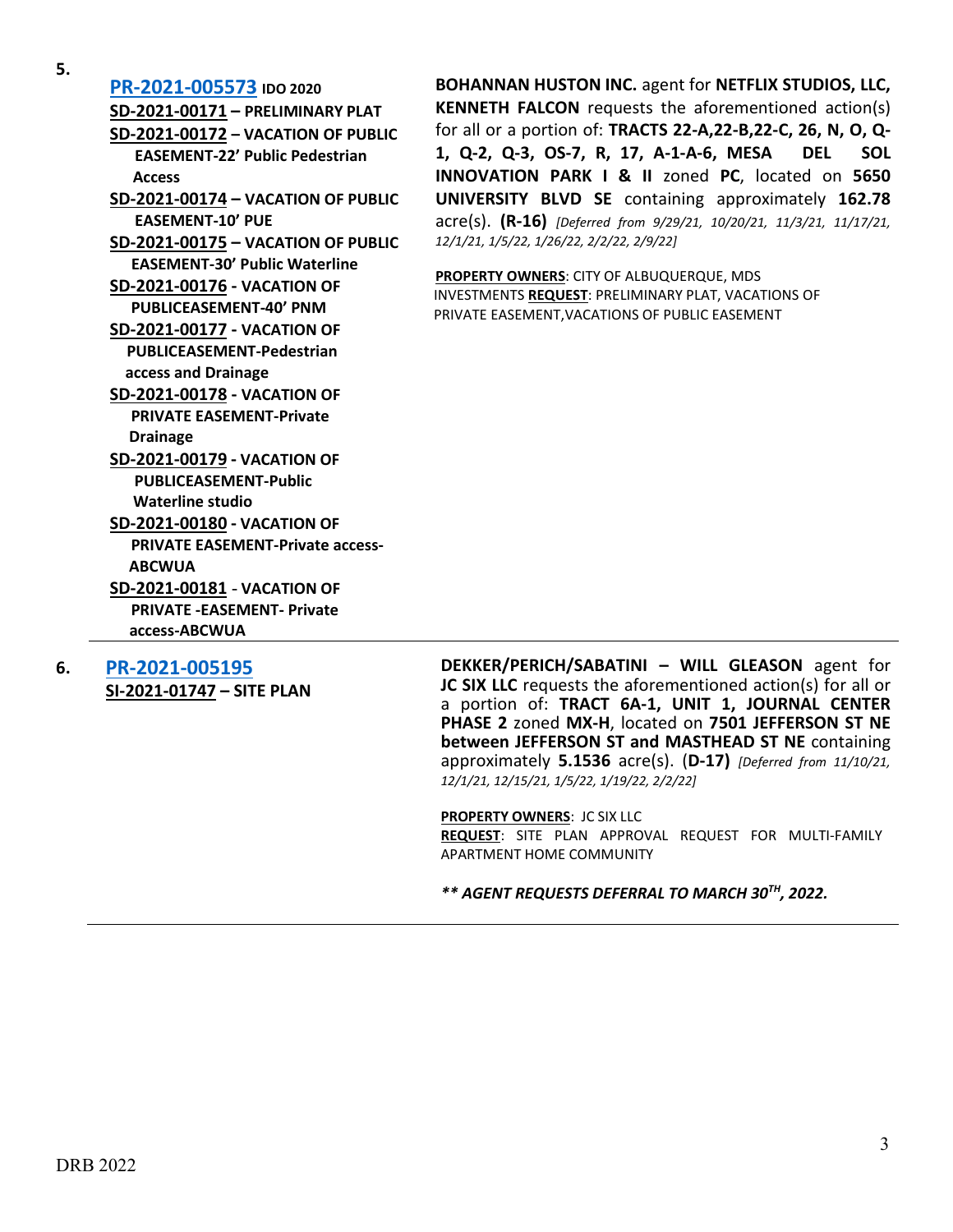| 7.  | PR-2021-006261<br>SD-2022-00008 - BULK PLAT<br>sketch plat 12/1/21                                                                             | JAG PLANNING & ZONING/JUANITA GARCIA agent for<br>ARCHDIOCESE OF SANTA FE REAL ESTATE CORP. requests<br>the aforementioned action(s) for all or a portion of: LOT<br>168A1, MRGCD MAP 31 zoned R-A, located at 1860<br><b>GRIEGOS RD NW between RIO GRANDE BLVD NW and SAN</b><br><b>ISIDRO NW CONTAINING</b> approximately 18.60 acre(s).<br>$(F-13)$<br>PROPERTY OWNERS: ARCHDIOCESE OF SANTA FE REAL ESTATE, OUR<br>LADY OF GUADALUPE<br>REQUEST: REPLAT 12 EXISTING TRACTS INTO 2 NEW TRACTS |
|-----|------------------------------------------------------------------------------------------------------------------------------------------------|--------------------------------------------------------------------------------------------------------------------------------------------------------------------------------------------------------------------------------------------------------------------------------------------------------------------------------------------------------------------------------------------------------------------------------------------------------------------------------------------------|
| 8.  | PR-2018-001398<br>SD-2021-00242 - PRELIMINARY PLAT<br>VA-2021-00447- SIDEWALK WAIVER<br>SD-2021-01966 - EPC FINAL SITE PLAN<br><b>SIGN OFF</b> | JAG PLANNING & ZONING/JUANITA GARCIA agent for<br>DARRYL CHITWOOD - ECO GREEN BUILDING requests the<br>aforementioned action(s) for all or a portion of: TRACT B,<br>LANDS OF ELLA G. ROSSITER zoned PD, located on 704<br>GRIEGOS RD NW between 7TH ST NW and 9th ST NW<br>containing approximately 0.75 acre(s). (F-14) [Deferred from<br>12/15/12, 1/5/22, 1/26/22]<br>PROPERTY OWNERS: DARRYL CHITWOOD<br><b>REQUEST: PRELIMINARY PLAT, SIDEWALK WAIVER</b>                                  |
|     | <b>MINOR CASES</b>                                                                                                                             |                                                                                                                                                                                                                                                                                                                                                                                                                                                                                                  |
| 9.  | PR-2021-005984<br>SI-2022-00269 - PRELIMINARY/FINAL<br><b>PLAT</b>                                                                             | JAG PLANNING & ZONING, LLC/JUANITA GARCIA agent for<br><b>WUAMETT/HERREN-OPHIR</b><br><b>VICTOR</b><br>requests<br>the<br>aforementioned action(s) for all or a portion of: LOT B-1,<br>LOT A-1 & LOT 11 BLOCK 9, RIDGE PARK ADDITION zoned<br>MX-L, located at 2109-2111 SAN MATEO BLVD NE between<br>INDIAN SCHOOL NE and HAINES NE containing<br>approximately $0.4017$ acre(s). $(J-17)$<br>PROPERTY OWNERS: HERRIN-OPHIR LLC                                                                |
|     |                                                                                                                                                | <b>REQUEST:</b> MINOR PRELIMINARY/FINAL PLAT TO VACATE A PORTION OF<br>SAN MATEO BOULEVARD AND GRANT ANY EASEMENTS AS SHOWN                                                                                                                                                                                                                                                                                                                                                                      |
| 10. | PR-2018-001401<br>SD-2022-00012 - EXTENSION OF<br><b>INFRASTRUCTURE IMPROVEMENTS</b><br><b>AGREEMENT</b>                                       | MARK GOODWIN & ASSOCIATES, PA agent for 98 <sup>TH</sup> ST LLC<br>requests the aforementioned action(s) for all or a portion<br>of: TRACT 34D-A, LOS DIAMANTES zoned PD, located on<br>98 <sup>th</sup> ST between BLAKE RD and DENNIS CHAVEZ containing<br>approximately 25.1635 acre(s). (N-9)[Deferred from 2/9/22]<br>PROPERTY OWNERS: 98th Street LLC<br>REQUEST: EXTENSION FOR IIA B-2, STORM DRAIN LOCATED IN<br>$98TH$ ST                                                               |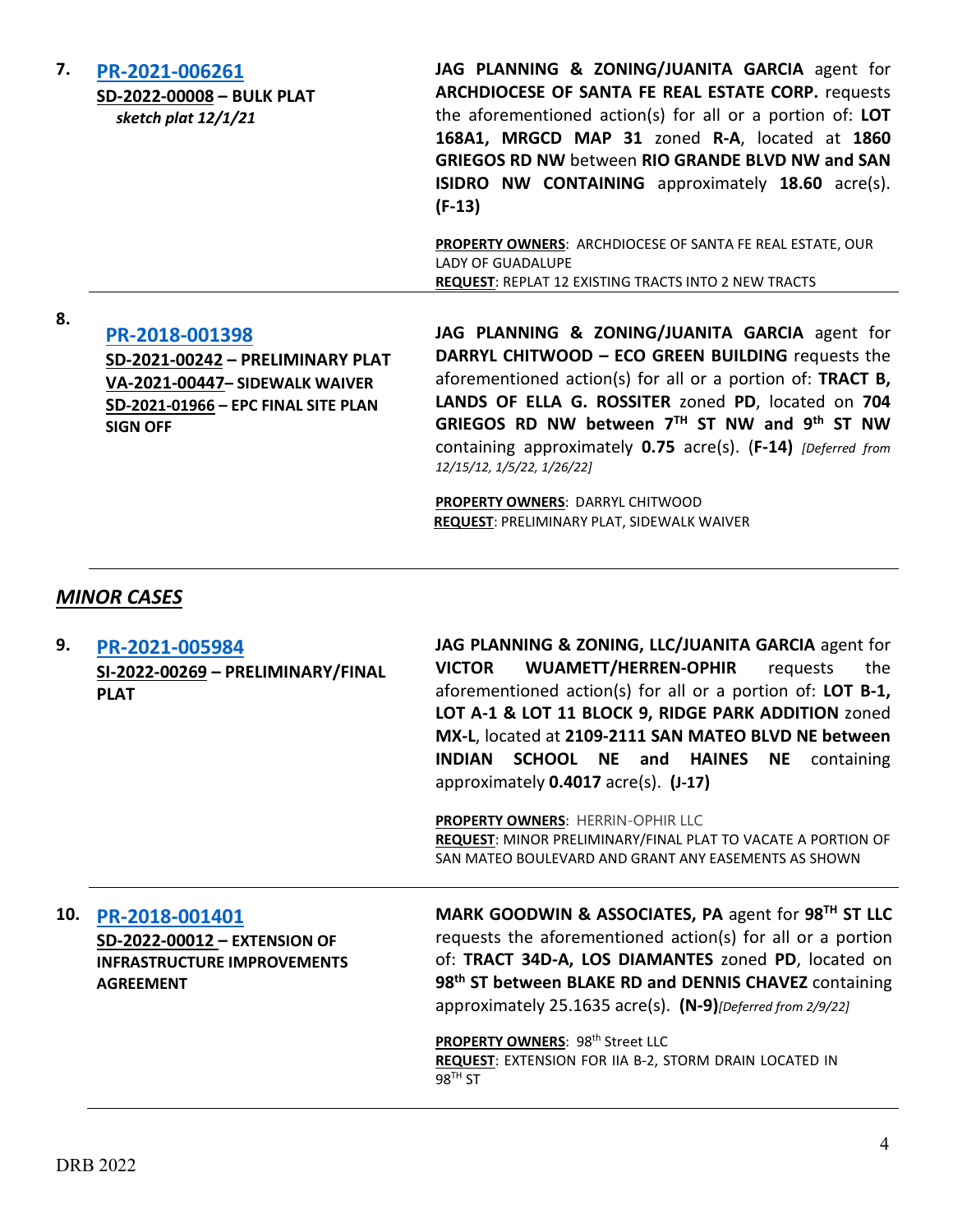| 11. | PR-2021-005009 IDO 2019<br>SD-2021-00091-<br>PRELIMINARY/FINALPLAT                                      | WAYJOHN SURVEYING INC. agent(s) for BLAKES LOTA<br><b>BURGER LLC</b> request(s) the aforementioned action(s) for all<br>or a portion of PARCELS 6 THRU 10, ATRISCO BUSINESS<br>PARK zoned MX-M, located at NE Corner of COORS BLVD<br>and FORTUNA ROAD, containing approximately 1.3523<br>acre(s). (J-10) [Deferred from 5/19/21, 7/14/21, 8/4/21, 8/18/21,<br>10/20/21, 12/1/21, 1/5/22. 2/2/22]<br><b>PROPERTY OWNERS: BLAKE'S LOTABURGER</b><br><b>REQUEST: COMBINE 5 LOTS INTO ONE LOT</b><br>** AGENT REQUESTS DEFERRAL TO MARCH 2 <sup>ND</sup> , 2022. |
|-----|---------------------------------------------------------------------------------------------------------|----------------------------------------------------------------------------------------------------------------------------------------------------------------------------------------------------------------------------------------------------------------------------------------------------------------------------------------------------------------------------------------------------------------------------------------------------------------------------------------------------------------------------------------------------------------|
| 12. | PR-2019-003092<br>SD-2022-00009 - PRELIMINARY/FINAL<br><b>PLAT</b>                                      | TIERRA WEST, LLC agent for SWCW LLC requests the<br>aforementioned action(s) for all or a portion of: LOT 9-A<br>REPLAT OF LOTS 9 & 10, BLOCK 32, RIDGECREST ADDITION<br>zoned MX-M, located at 1425 SAN MATEO BLVD between<br>SAN MATEO BLVD and GIBSON BLVD containing<br>approximately.28 acre(s). (L-17) [Deferred from 2/2/22]<br>PROPERTY OWNERS: SWCW LLC<br>REQUEST: MINOR PRELIMINARY/FINAL PLAT REVIEW                                                                                                                                               |
|     | 13. PR-2021-006255<br>SD-2022-00016-PRELIMINARY/FINAL<br><b>PLAT</b><br>VA-2022-00038 - SIDEWALK WAIVER | CSI - CARTESIAN SURVEYS, INC. agent for HOMEWISE, INC.<br>requests the aforementioned action(s) for all or a portion<br>of: LOT 1, BLOCK 1, APODACA & SEDILLO ADDITION zoned<br>MX-T, located at 1400 8TH ST SW between LEWIS AVENUE<br>SW and BELL AVE SW containing approximately 0.0849<br>$\arccos(5)$ . (L-14)<br>PROPERTY OWNERS: HOMEWISE INC<br>REQUEST: CREATE 2 NEW LOTS FROM 1 EXISTING LOT, SIDEWALK<br>WAIVER AND ADMINSTRATIVE DECISION OF RIGHT-OF-WAY WIDTH                                                                                    |
| 14. | PR-2021-005687<br>SI-2022-00316 - EPC SITE PLAN FINAL<br><b>SIGN-OFF</b>                                | <b>CONSENSUS PLANNING INC. agent for ALAMO CENTER LLC</b><br>requests the aforementioned action(s) for all or a portion<br>of: TRACT C, ALAMEDA WEST zoned MX-M, located at<br>10127 COORS BLVD NW between 7 BAR LOOP NW and<br>OLD AIRPORT RD NW containing approximately 0.8642<br>acre(s). (B-14)<br>PROPERTY OWNERS: ALAMO CENTER LLC<br>REQUEST: SITE PLAN SIGN-OFF FOR PREVIOUSLY APPROVED STIE PLAN                                                                                                                                                     |
|     |                                                                                                         | AMENDMENT TO ALLOW FOR COMMERCIAL DEVELOPMENT ON A<br>PARCEL PREVIOUSLY USED AS A DRAINAGE POND THAT HAS BEEN<br>PARTIALLY RECLAIMED.                                                                                                                                                                                                                                                                                                                                                                                                                          |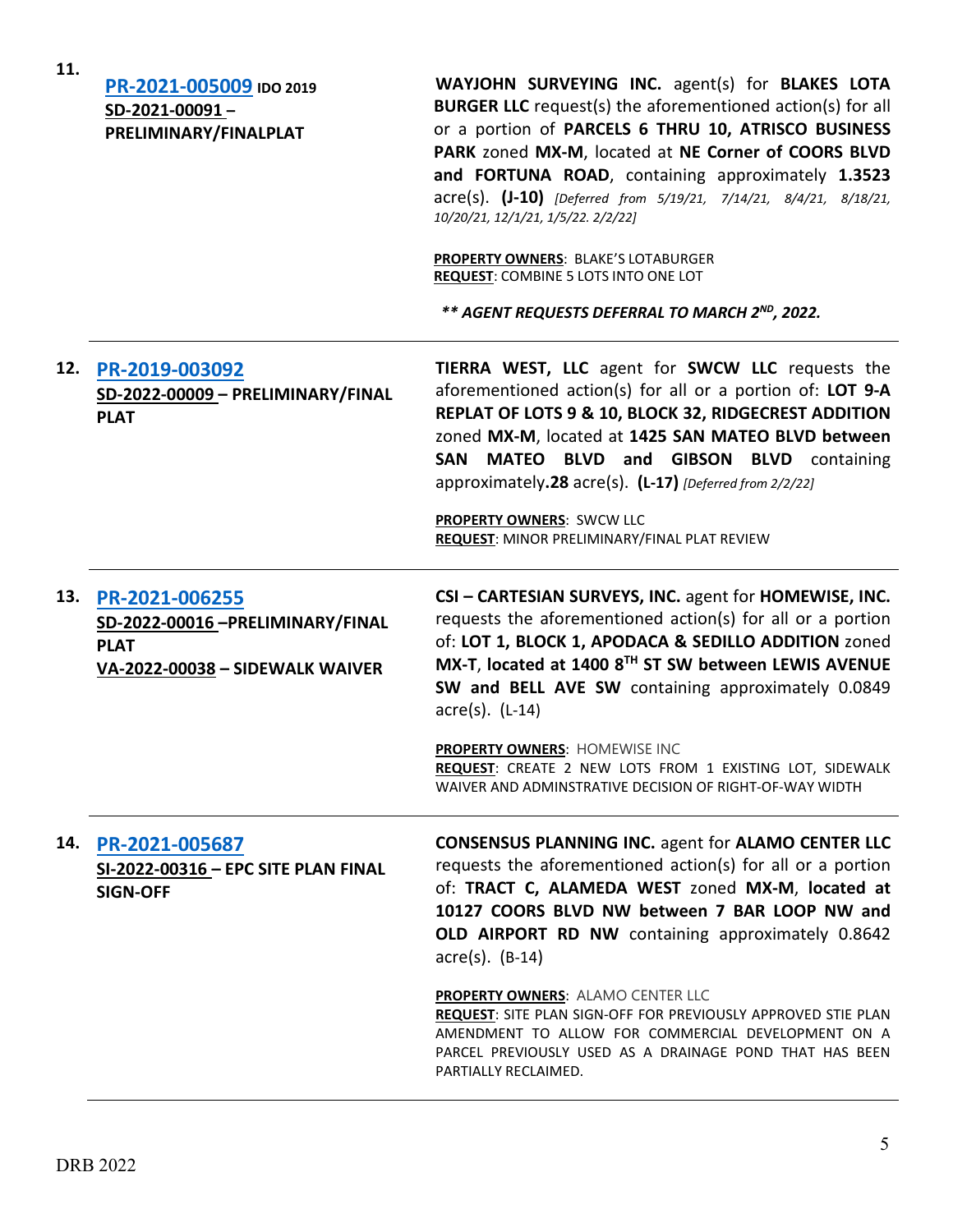| 15. | PR-2022-006579<br>SD-2022-00013 - EXTENSION OF<br><b>INFRASTRUCTURE IMPROVEMENTS</b><br><b>AGREEMENT</b> | <b>CONSENSUS PLANNING, INC. agent for CEDAR INVESTORS,</b><br>LLC requests the aforementioned action(s) for all or a<br>portion of: TRACT 6, PLAT OF THE HIGHLANDS zoned MX-<br>M, located at 1301 CENTRAL AVE NE between CEDAR ST<br>NE and SYCAMORE ST NE containing approximately 2.85<br>$\text{acre}(s)$ . (K-15)<br>PROPERTY OWNERS: CEDAR INVESTORS LLC ATTN: ARGUS<br>DEVELOPMENT COMPANY<br>REQUEST: EXTENSION OF INFRASTRUCTURE LIST ASSOCIATED WITH<br><b>APPROVED SITE PLAN</b>                                                                      |
|-----|----------------------------------------------------------------------------------------------------------|------------------------------------------------------------------------------------------------------------------------------------------------------------------------------------------------------------------------------------------------------------------------------------------------------------------------------------------------------------------------------------------------------------------------------------------------------------------------------------------------------------------------------------------------------------------|
|     | 16. PR-2021-006366<br>SD-2022-00017 - PRELIMINARY/FINAL<br><b>PLAT</b>                                   | CSI - CARTESIAN SURVEYS INC. agent for 7B BUILDING<br>AND DEVELOPMENT/VIA REAL ESTATE requests the<br>aforementioned action(s) for all or a portion of: LOT 1<br>TRACT 112-A-2 BLOCK 2, DOUGLAS MACARTHUR<br>SUBDIVISION zoned MX-M, located at 5307 4TH ST NW and<br>4TH ST NW and DOUGLAS MACARTHUR RD NW containing<br>approximately 1.4319 acre(s). (F-14)<br>PROPERTY OWNERS: MARTINEZ PROPERTY HOLDINGS LLC<br>REQUEST: LOT LINE ADJUSTMENT BETWEEN TWO EXISTING PARCELS<br>TO CREATE TWO NEW TRACTS, GRANT EASEMENTS AND GRANT<br>ADDITIONAL RIGHT-OF-WAY |
| 17. | PR-2019-001971<br>SD-2022-00019 - EXTENSION OF<br><b>INFRATRUCTURE IMPROVEMENTS</b><br><b>AGREEMENT</b>  | BOHANNAH HUSTON, INC./MIKE BALASKOVITZ agent for<br>INVESTMENT, LLC<br><b>GOLD</b><br><b>MESA</b><br>requests<br>the<br>aforementioned action(s) for all or a portion of: TRACT D1<br>THRU D7, MESA DEL SOL INNOVATION PARK II zoned PC,<br>located at NW INTERSECTION OF CRICK CROSSING AND<br>HAWKING DR containing approximately 80.0 acre(s).<br>$(Q-16)$                                                                                                                                                                                                    |
|     |                                                                                                          | <b>PROPERTY OWNERS:</b> CITY OF ALBUQUERQUE, CHAVEZ STEVE &<br>GUZMAN RUDY & DASKALOS PETE & SOULA, AKINITA LLC, BERNALILLO<br>COUNTY C/O COUNTY MANAGER,<br>REQUEST: 2 YEAR EXTENSION OF INFRASTRUCTURE IMPROVEMENTS<br>AGREEMENT                                                                                                                                                                                                                                                                                                                               |

# *SKETCH PLATS*